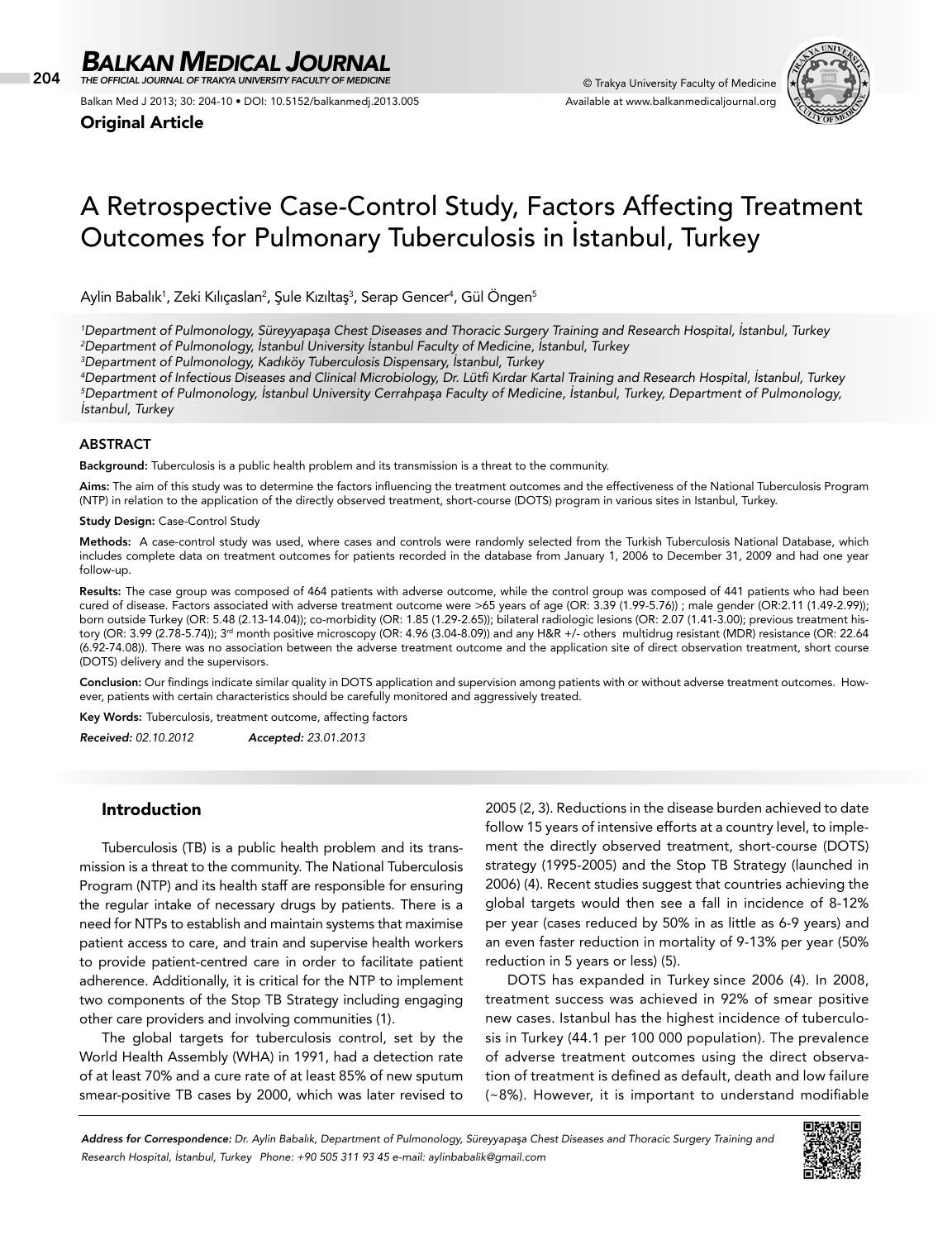reasons for adverse treatment outcomes to improve the success rate (6).

The aim of this study was to determine factors influencing the treatment outcomes and the effectiveness of NTP in relation to the application of the DOTS program in various sites in Istanbul, Turkey.

# Material and Methods

## Study Design and Study Populations:

A total of 905 patients divided into control (n=441, cured patients) and case (n=464, patients with an adverse treatment outcome) groups were included in this case-control study based on the random selection of cases and controls from the Turkish Tuberculosis National Database that includes complete data on the treatment outcomes for patients who were recorded in the database from January 1, 2006 to December 31, 2009 and had one year follow-up. The random selection of case and control groups from each centre registered in the database was based on being ≥18 years old, having a diagnosis and treatment of the disease from 2006 to 2009 and one-year follow up within this period. Currently, there were 11,186 patients with smear- and/ or culture-positive pulmonary TB. We estimated power 80 with alpha level 0.05 using two sided test and with 400 cases and 400, Group 1 proportion: 0.45, Group 2 proportion: 0.55. Ethical approval for the study was obtained from the institutional review board of Istanbul University in accordance with the Helsinki recommendations (Approval# 2011/1543-718).

## Data collection

There are 32 TB dispensaries in Istanbul, and each collaborates with one of two main diagnostic laboratories subject to external quality control from the national TB reference laboratory in Ankara (1). The National Tuberculosis database follows the 'WHO' country report (CISID) and case-based recording data standards (Euro TB data file). The data on treatment outcomes, socio-demographics (age, gender, marital status, education level, smoking history), clinical features (previous treatment history, co-morbid diseases, side effects, radiology lesions, radiologic cavity, 3<sup>rd</sup> month microscopy variables), application site and responsible person for DOTS were collected from medical records in the database.

## TB Patients Treatment and Definition of Treatment **Outcome**

New patients with pulmonary TB received a standardised short-course chemotherapy consisting of two months of isoniazide (H), rifampicin (R), pyrazinamide (Z), and ethambutol (E), followed by four months of HR. Previously treated patients received two months of HRZE and streptomycin (S), one month of HRZE, and five months of HRE (1, 7). Patients were followed monthly at TB dispensaries and received TB drugs under DOTS every day at the nearest DOTS treatment facility.

We defined clinical outcomes as follows:

*Cure:* A patient whose sputum smear or culture was positive at the beginning of the treatment but who was smear- or culture-negative in the last month of treatment and on at least one previous occasion.

*Treatment failure:* A patient whose sputum smear or culture is positive at 5 months or later during treatment. Also included in this definition are patients found to harbour a multidrug-resistant (MDR) strain at any point of time during the treatment, whether they are smear-negative or -positive.

*Died:* A patient who dies for any reason during the course of treatment.

*Default:* A patient whose treatment was interrupted for 2 consecutive months or more (7). Clinical outcome was evaluated 12 months after commencement of treatment. Default, death, and treatment failure outcomes were combined as any adverse outcome.

#### Case Characteristics and Definition of Exposures

Cases of TB were classified according to bacteriological results, anatomical site, and history of previous treatment (1, 7). New patients had either never received treatment for TB, or had taken anti-TB drugs for less than 1 month. Previous treatment history was categorised as relapsed cases (a patient previously treated for TB who had been declared cured or treatment completed and were currently diagnosed with positive smear or culture), interrupted treatment (a patient who returns for treatment, positive bacteriologically, following interruption of treatment for two months or more), and treatment failure (a patient who is started on re-treatment regimen after failing previous treatment, i.e., having a positive bacteriological result at month 5 of treatment).

Exposure was considered in terms of gender, age groups (18-35, 36-50, 51-65, >65), country of birth (Turkey, other county), marital status (married, divorced, single), smoking history (present or absent), education level (illiterate, literate, primary school, high school, university), co-morbidity (any present co-morbidity, absent), side effect (present, absent), radiologic lesions (unilateral or bilateral lesions), radiologic cavity (absent, present), previous treatment history (none, any previous treatment history),  $3<sup>rd</sup>$  month microbiological positivity and any resistance (none, resistant to any drugs, resistant to INH and RIF +/- other drugs (MDR). The application site of DOTS is defined as TB dispensaries that are part of the National TB Program, Health Care Centres, primary health care outpatient clinics, and other locations, including the patient's house, work place and pharmacy where treatment is supervised by non-TB specialists such as pharmacy practitioners.

## Data Handling and Statistical Analysis

Data from the registry was provided in digital format and analysed using the Statistical Program for the Social Sciences software package, SPSS 16.0 (IBM SPSS; Armonk, New York). We randomly chose 20 cases from the computerised database to check against the original registry and found 100% concordance for all data elements. Continuous variables were summarised using mean and standard deviation (SD) or median and quartiles. We used Logistic Regression (Enter model) and calculated adjusted all odds ratios (OR), 95% confidence intervals (95%CI) by three variables known to affect the outcome: age, history of prior treatment, gender.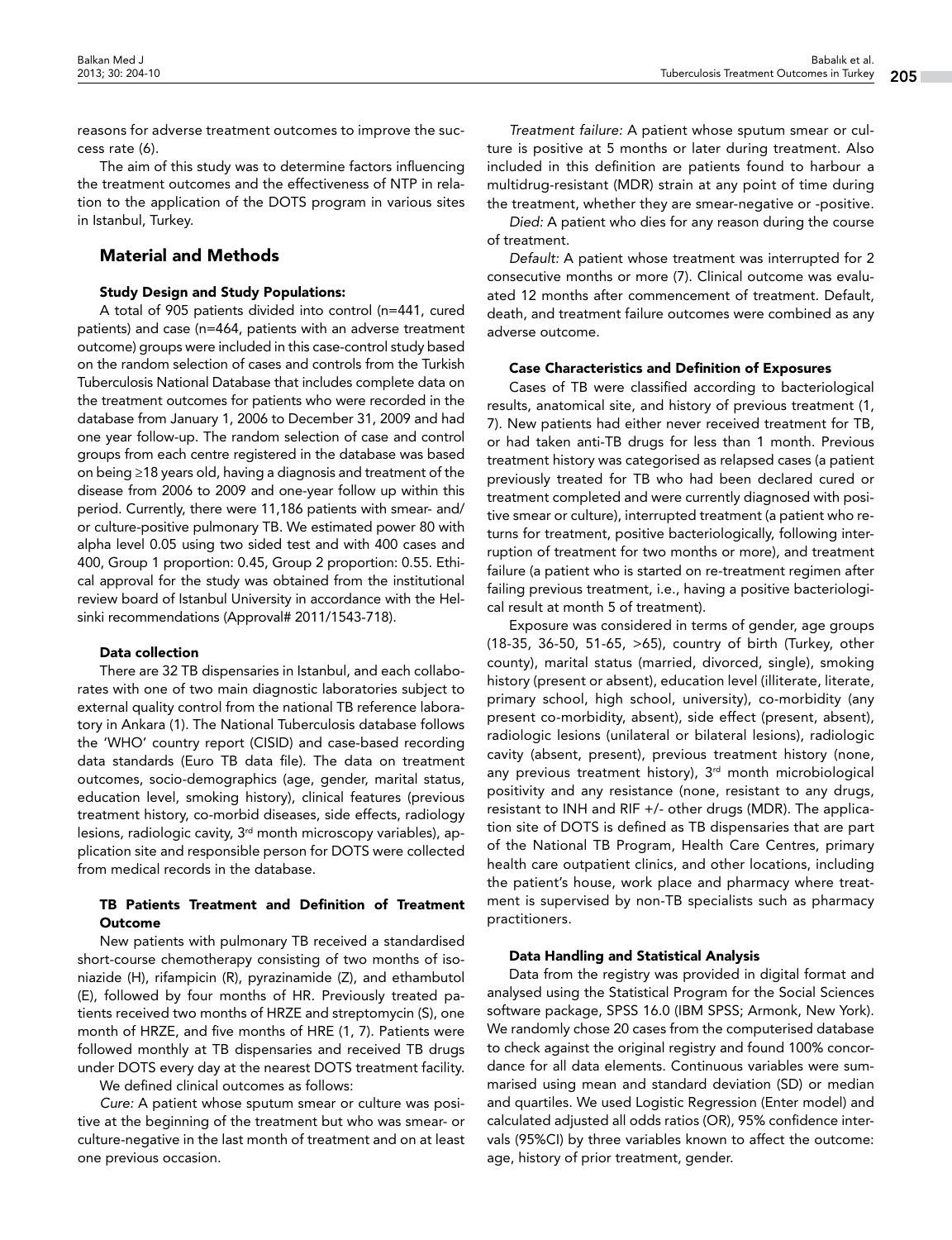# Results

In this study including 905 patients overall, control and case groups were composed of 441 (48.7%) and 464 (51.3%) patients, respectively. Overall, 45.0% of all patients and 51.2% and 39.0% of patients in control and case groups, respectively, were in the age group of 18-35 years. Males comprised 78.5% of the overall population and 48.4% of patients were primary school graduates. The majority of patients in the control (98.6%) and case (95.0%) groups were born in Turkey. Married patients comprised 52.8% and 56.7% of patients, while smokers accounted for 34.5% and 33.4% of patients in the control and case groups, respectively. Rate of co-morbidity, other country of birth, bilateral radiology lesions, cavity, history of previous treatment, 3<sup>rd</sup> microscopy positivity, drug resistance to any anti-TB antibiotic that was tested (H, R, E, S), and H&R +/- others (MDR) was higher in the case group than in the control group. Healthcare centres were the leading application sites of DOTS in the overall population (45.9%) and in 47.4 and 45.9% of patients in the control and case groups, respectively. Most of the supervisors of DOTS were healthcare workers in the overall population (69.4%), control (69.2%) and case (69.4%) groups (Table 1).

There was a significant positive trend of increasing risk for adverse treatment outcome with age with nearly twoand three-fold increase in odds of an adverse treatment outcome among patients aged 51-65 years and >65 years, respectively. Male gender and the presence of co-morbidity were associated with almost doubled odds for an adverse treatment outcome. Birth outside of Turkey was associated with a more than five-fold increase in odds for adverse treatment outcome. Bilateral radiologic lesions and the presence of a cavity were associated with a doubling of the odds for an adverse treatment outcome. Relapse cases and interrupted treatment in the subgroup of previous treatment was associated with over two-fold and ten-fold increase in odds for adverse treatment outcome, respectively. Positive microscopy in the 3<sup>rd</sup> month was associated with a five-fold increase in odds for adverse treatment outcome. Any resistance was associated with a four-fold increase in the odds for an adverse treatment outcome. Any H&R +/- others (MDR) resistance was strongly associated with adverse treatment outcome (OR: 20.19 95%CI (6.03 - 67.62)).

## **Discussion**

In this study, our hypothesis was to determine the factors influencing the treatment outcomes and the effectiveness of the NTP in relation to the application of the DOTS program in various sites in Istanbul, Turkey. Our findings revealed no differentiation between the application sites of DOTS delivery and DOTS supervisors as to adverse treatment outcomes. An association of the adverse treatment outcome with age, male gender, birth outside Turkey, co-morbidity, bilateral radiologic lesions and cavities,  $3<sup>rd</sup>$  month microscopy positivity, relapse, interrupted treatment in the subgroup of previous treatment and resistance was evident.

In our study, there was a significant positive trend of increased risk for adverse treatment outcome with age with almost two- and three-fold increase in odds of an adverse treatment outcome among patients aged 51-65 years and >65 years, respectively. According to data specific to Turkey, the highest rate of death was reported to be seen for the age group >65 (13.4%) (6), while a significant association between death and older age was consistently reported in several studies that may be partly explained by the effect of co-morbidity confounders (8-15). Given that discontinuation of treatment has also been observed in a number of other conditions that require prolonged drug therapy, such as cardiovascular disease, rheumatic fever, leprosy, epilepsy, diabetes, and malaria prophylaxis, as well as the self-administration of oral contraceptives (16), co-morbidity was associated with a near doubling of the odds for an adverse treatment outcome in our study population.

Gender differences in tuberculosis epidemiology may arise either as a consequence of differences in biological functioning or due to differences in exposure as a consequence of differences in the societal roles of men and women (17). In our study, male gender was associated with almost doubled odds for an adverse treatment outcome. According to Turkey's statistics, the rate of treatment success for males was lower than for female patients and the M/F treatment success rate reported in 2008 was 89.9/92.7% (6). Likewise, some studies showed that male gender was associated with an increased risk for death among tuberculosis cases (8).

As in past studies, which showed that foreign-born patients were at higher risk for default (18, 19), in our study, being born outside Turkey was associated with a more than fivefold increase in odds for adverse treatment outcome.

Success among re-treatment case types is normally lower than that for new patients-more so for treatment-after-failure (since previous failure may have been due to drug resistance) and treatment-after-default cases (since cases that defaulted previously are likely to have poor compliance and/or drug resistance) than for relapse cases (20).

Globally, the treatment success rate for retreatment cases was low (72%), in comparison to new cases (87%) (6). According to Turkey's statistics for 2008, 75.7-92.3% of the treatment success rate was found to be lower in previously treated cases, than in new cases (6). In our study, relapse cases and interrupted treatment in a subgroup of previous treatment were associated with a more than two-fold and ten-fold increase in odds for adverse treatment outcome, respectively.

In our study, any resistance doubled while H&R +/- others (MDR) resistance was associated with a twenty-fold increase in odds for an adverse treatment outcome. According to the statistics for Turkey, the MDR rate was approximately 5% in all cases. In a past study concerning evaluation of the influence of multidrug resistance on tuberculosis treatment outcomes with standardised regimens, failure rates and relapse rates were reported to be higher in countries where the prevalence of initial multidrug resistance exceeded 3% than in countries where multi-drug resistance was lower than 3% (21).

Smears should be converted to negative in the majority of new smear-positive pulmonary TB patients after 2 or 3 months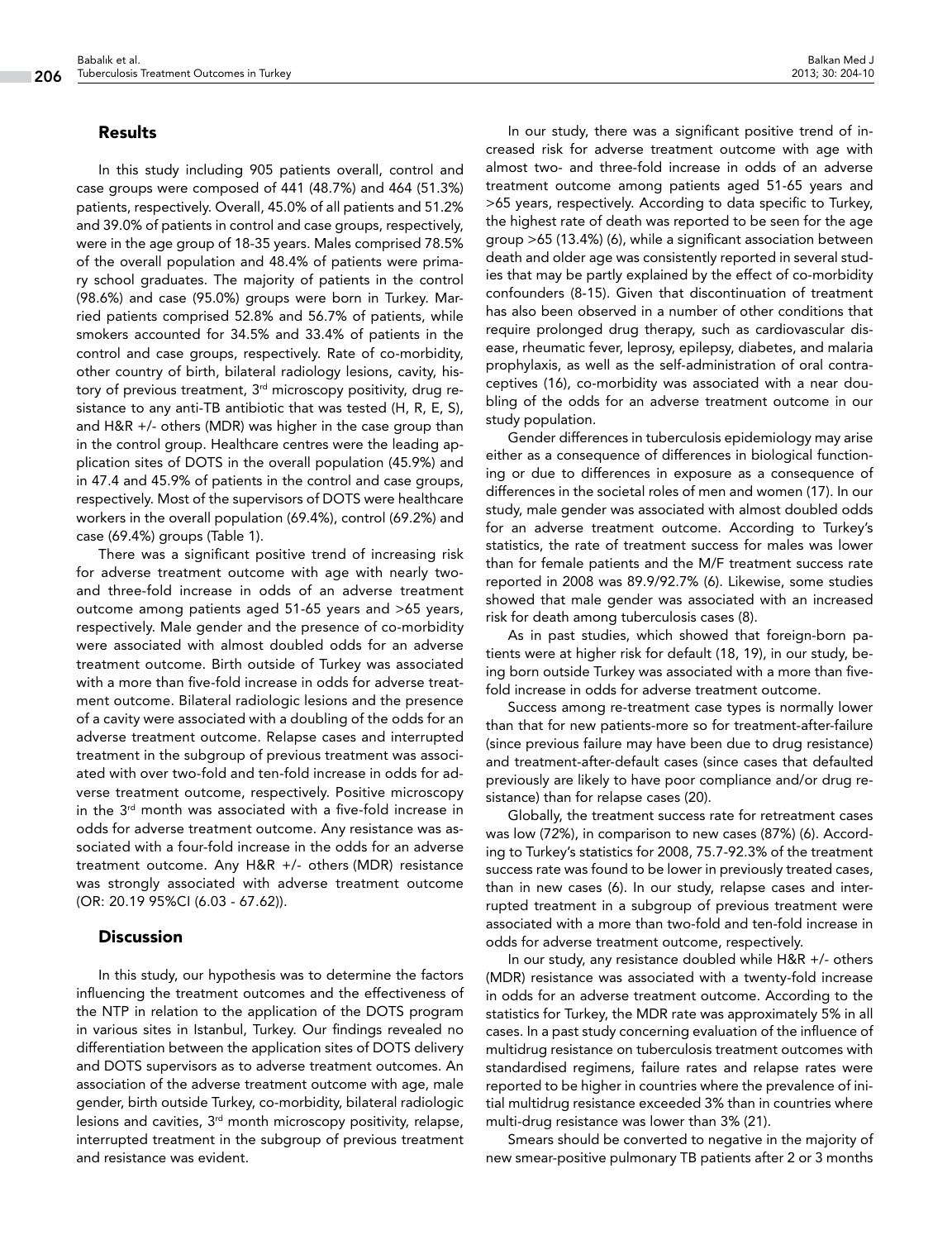| <b>Patients Characteristics</b> | Control Group <sup>1</sup> [n(%)] Case Group <sup>2</sup> [n (%)] |            | <b>Total Patients</b> | Adjusted OR <sup>3</sup> |
|---------------------------------|-------------------------------------------------------------------|------------|-----------------------|--------------------------|
| Number of cases                 | 441 (100.0)                                                       | 464 (100)  | 905 (100)             |                          |
| Age group [years]               |                                                                   |            |                       |                          |
| 18-35                           | 226 (51.2)                                                        | 181 (39.0) | 407 (45.0)            | $-1.0-$                  |
| 36-50                           | 123 (27.9)                                                        | 126 (27.2) | 249 (27.5)            | 1.01 (0.72-1.41)         |
| 51-65                           | 68 (15.4)                                                         | 98 (21.1)  | 166 (18.3)            | 1.53 (1.04 - 2.25)       |
| >65                             | 24(5.4)                                                           | 59 (12.7)  | 83 (9.2)              | 3.39 (1.99 - 5.76)       |
| Gender                          |                                                                   |            |                       |                          |
| Female                          | 127 (28.8)                                                        | 68 (34.9)  | 195 (21.5)            | $-1.0-$                  |
| Male                            | 314 (71.2)                                                        | 396 (55.8) | 710 (78.5)            | $2.11(1.49 - 2.99)$      |
| <b>Country of Birth</b>         |                                                                   |            |                       |                          |
| Turkey                          | 435 (98.6)                                                        | 441 (95.0) | 876 (96.8)            | $-1.0-$                  |
| Other Country                   | 6(1.4)                                                            | 23(5.0)    | 29(3.2)               | 5.48 (2.13 -14.04)       |
| <b>Marital Status</b>           |                                                                   |            |                       |                          |
| Married                         | 233 (52.8)                                                        | 263 (56.7) | 496 (54.8)            | $-1.0-$                  |
| Divorced                        | 12(2.7)                                                           | 9(1.9)     | 21(2.3)               | 0.98 (0.71-1.36)         |
| Single                          | 185 (42.0)                                                        | 167 (36.0) | 352 (38.9)            | $0.43(0.15-1.19)$        |
| Unknown                         | 11(2.5)                                                           | 25(5.4)    | 36(4.0)               |                          |
| Smoking                         |                                                                   |            |                       |                          |
| Non-smoker                      | 117 (26.5)                                                        | 88 (19.0)  | 205 (22.7)            | $-1.0-$                  |
| Smoker                          | 152 (34.5)                                                        | 155 (33.4) | 307 (33.9)            | $0.94(0.62 - 1.42)$      |
| Unknown                         | 172 (39.0)                                                        | 221 (47.6) | 393 (43.4)            |                          |
| <b>Education Level</b>          |                                                                   |            |                       |                          |
| University                      | 29 (6.6)                                                          | 23(5.0)    | 52 (13.9)             | $-1.0-$                  |
| High School                     | 71 (16.1)                                                         | 60 (12.9)  | 131 (14.5)            | 1.11 (0.55-2.23)         |
| Intermediate School             | 67 (15.2)                                                         | 53 (11.4)  | 120 (13.3)            | $0.87(0.43-1.78)$        |
| Primary School                  | 202 (46.1)                                                        | 236 (50.9) | 438 (48.4)            | 1.20 (0.64-2.26)         |
| no illiterate                   | 17(3.9)                                                           | 21(4.5)    | 38(4.2)               | 1.51 (0.59-3.90)         |
| Unknown                         | 55 (12.5)                                                         | 71 (15.3)  | 126 (13.9)            |                          |
| Co-morbidity                    |                                                                   |            |                       |                          |
| Absent                          | 364 (82.5)                                                        | 326 (70.3) | 690 (76.2)            | $-1.0-$                  |
| Present                         | 77 (17.5)                                                         | 138 (29.7) | 215 (23.8)            | 1.85 (1.29 - 2.65)       |
| Side Effect                     |                                                                   |            |                       |                          |
| Absent                          | 413 (93.7)                                                        | 426 (91.8) | 839 (92.7)            | $-1.0-$                  |
| Present                         | 28 (6.3)                                                          | 38 (8.2)   | 66 (7.3)              | $0.99(0.56 - 1.73)$      |
| Radiology                       |                                                                   |            |                       |                          |
| Unilateral                      | 241 (54.6)                                                        | 210 (54.6) | 451 (45.3)            | $-1.0-$                  |
| Bilateral                       | 140 (31.7)                                                        | 210 (31.7) | 350 (45.3)            | 2.07 (1.41-3.00)         |
| Unknown Value                   | 60 (13.6)                                                         | 44 (9.5)   | 104 (11.5)            |                          |
| <b>Radiology Cavity</b>         |                                                                   |            |                       |                          |
| Absent                          | 200 (45.4)                                                        | 175 (37.7) | 375 (41.4)            | $-1.0-$                  |
| Present                         | 181 (41.0)                                                        | 245 (52.8) | 426 (47.1)            | 1.56 (1.16-2.11)         |
| Unknown                         | 60 (13.6)                                                         | 44 (9.5)   | 104 (11.5)            |                          |

Table 1. Adjusted odds ratios with sex, age group and previous treated history of association for adverse outcomes with selected clinical and demographic factors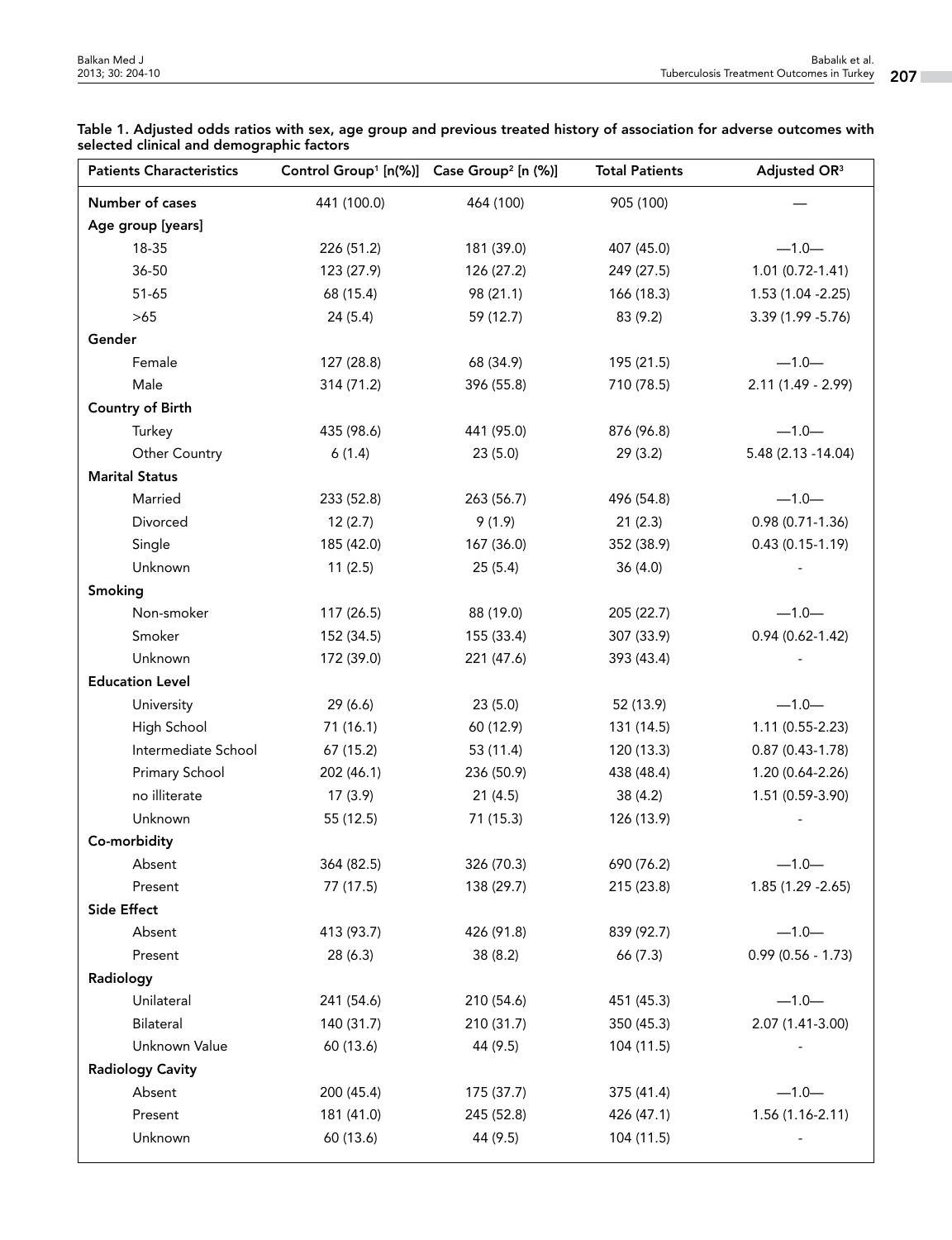| <b>Previous treatment</b>                                                                                                   |            |            |             |                     |
|-----------------------------------------------------------------------------------------------------------------------------|------------|------------|-------------|---------------------|
| None                                                                                                                        | 391 (88.7) | 308 (66.4) | 699 (77.2)  | $-1.0-$             |
| Any                                                                                                                         | 50 (11.3)  | 156 (33.4) | 206 (22.8)  | 3.99 (2.78-5.74)    |
| Relapsed                                                                                                                    | 45 (10.2)  | 97 (20.9)  | 142 (115.5) | $2.24(1.59-3.15)$   |
| Interrupted                                                                                                                 | 5(1.1)     | 48 (10.3)  | 53 (5.9)    | 10.37 (4.06-26.49)  |
| <b>Treatment failure</b>                                                                                                    | 0(0.0)     | 11(2.4)    | 11(5.9)     |                     |
| 3rd month microscopy                                                                                                        |            |            |             |                     |
| Negative                                                                                                                    | 281 (63.7) | 104 (22.7) | 385 (42.5)  | $-1.0-$             |
| Positive                                                                                                                    | 39(8.8)    | 68 (14.7)  | 107 (11.8)  | 4.96 (3.04-8.09)    |
| Not tested                                                                                                                  | 121 (27.4) | 292 (62.9) | 413 (45.6)  |                     |
| Antibiotic <sup>4</sup> resistance                                                                                          |            |            |             |                     |
| None                                                                                                                        | 306 (69.4) | 267 (57.5) | 573 (63.3)  | $-1.0-$             |
| Any resistance                                                                                                              | 41(9.3)    | 104 (22.4) | 145 (16.0)  | 2.61 (1.71-3.99)    |
| H & R +/- others (MDR)                                                                                                      | 3(0.7)     | 65 (14.0)  | 68 (7.5)    | 22.64 (6.92-74.08)  |
| Not tested                                                                                                                  | 94 (21.3)  | 93 (20.0)  | 187 (20.7)  |                     |
| <b>DOTS Place</b>                                                                                                           |            |            |             |                     |
| Dispensaries                                                                                                                | 73 (16.6)) | 93 (20.0)  | 166 (18.3)  | $-1.0-$             |
| <b>HealthCare Centre</b>                                                                                                    | 209 (47.4) | 206 (44.4) | 415 (45.9)  | $0.92(0.63 - 1.36)$ |
| Others                                                                                                                      | 117 (26.5) | 132 (28.4) | 249 (27.5)  | $0.88(0.57-1.36)$   |
| Non-DOTS                                                                                                                    | 42 (9.5)   | 33(7.1)    | 75 (8.3)    | $0.69(0.38-1.26)$   |
| <b>DOTS Apply</b>                                                                                                           |            |            |             |                     |
| Healthcare Worker                                                                                                           | 305 (69.2) | 322 (69.4) | 627 (69.4)  | $-1.0-$             |
| Others                                                                                                                      | 94 (21.3)  | 109 (23.5) | 203 (23.5)  | $0.88(0.61-1.26)$   |
| Non-DOTS                                                                                                                    | 42 (9.5)   | 33(7.1)    | 75(7.1)     | $0.73(0.43-1.23)$   |
| Control Group: Curo traztment outcome: ?Casos: Adverse traztment outcome is defined as traztment failure default, or death: |            |            |             |                     |

1 Control Group: Cure treatment outcome; <sup>2</sup> 'Control Group: Cure treatment outcome; <sup>2</sup>Cases: Adverse treatment outcome is defined as treatment failure, default, or death;<br><sup>3</sup>Odds ratios based on logistic regression model adjusted for age category (18-35/36-50/51-65 ous treatment (None/Any) gender; 4 H: isoniazide; R: rifampicin; E: ethambutol; S: streptomycin

of anti-tuberculosis treatment. Sputum smear conversion after 2 or 3 months of treatment is a good predictor of eventual cure if treatment is completed (22). Horne et al. performed a systemic review and meta-analysis to evaluate the accuracy of a positive sputum smear or culture during treatment with standardised regimen with rifampin in the initial phase for predicting failure or relapse in pulmonary TB. As a result, both culture and smear had low positive predictive value (PPV) ranging from 9 to 18% in predicting poor outcome. In contrast, negative predictive values (NPV) were high (at least 93%), indicating a negative sputum test result during any month of treatment makes relapse or failure unlikely  $(23)$ . In our study,  $3<sup>rd</sup>$  month microscopy positivity was associated with a five-fold increase in odds for adverse treatment outcome. While no significant relationship was observed in our study population between adverse treatment outcomes and smoking, marital status and educational level, a significant relationship between adverse treatment outcome and educational level and smoking was also reported in the literature (24, 25).

A systematic review of six controlled trials comparing DOTS with self-administered therapy concluded that DOTS did not improve outcomes (26). The highest success rates were achieved in programs that used DOTS in the context of

a full support package, with components such as incentives and enablers (27). The WHO recommends that supervision may be undertaken at a health facility, in the workplace, in the community or at home. Furthermore, The NTP is responsible for training and monitoring of the non-medical observers and a clearly defined line of accountability of staff. For any chosen method of supervision and administration of treatment, a program must show high sputum smear conversion and cure rates, under routine conditions, in both rural and urban areas. If evaluation shows suboptimal results, the method of supervision and administration of the regimen should be altered and tested in demonstration and training districts (1). DOTS-supervised treatment in Turkey has been provided in TB dispensaries. DOTS supervisors consist of healthcare workers in TB dispensaries, healthcare workers in primary health care centres, healthcare workers in the work place, pharmacists, family members and prison workers (7). In 2010, 97.9% of TB treatment was carried out under DOTS. While 74.7% of patients were treated by healthcare workers under DOTS supervision, 25.3% of patients were treated by family members and other supervisors (6). In our study, most of the DOTS application sites were similarly healthcare centres and most of the DOTS supervisors were healthcare workers, both in the case and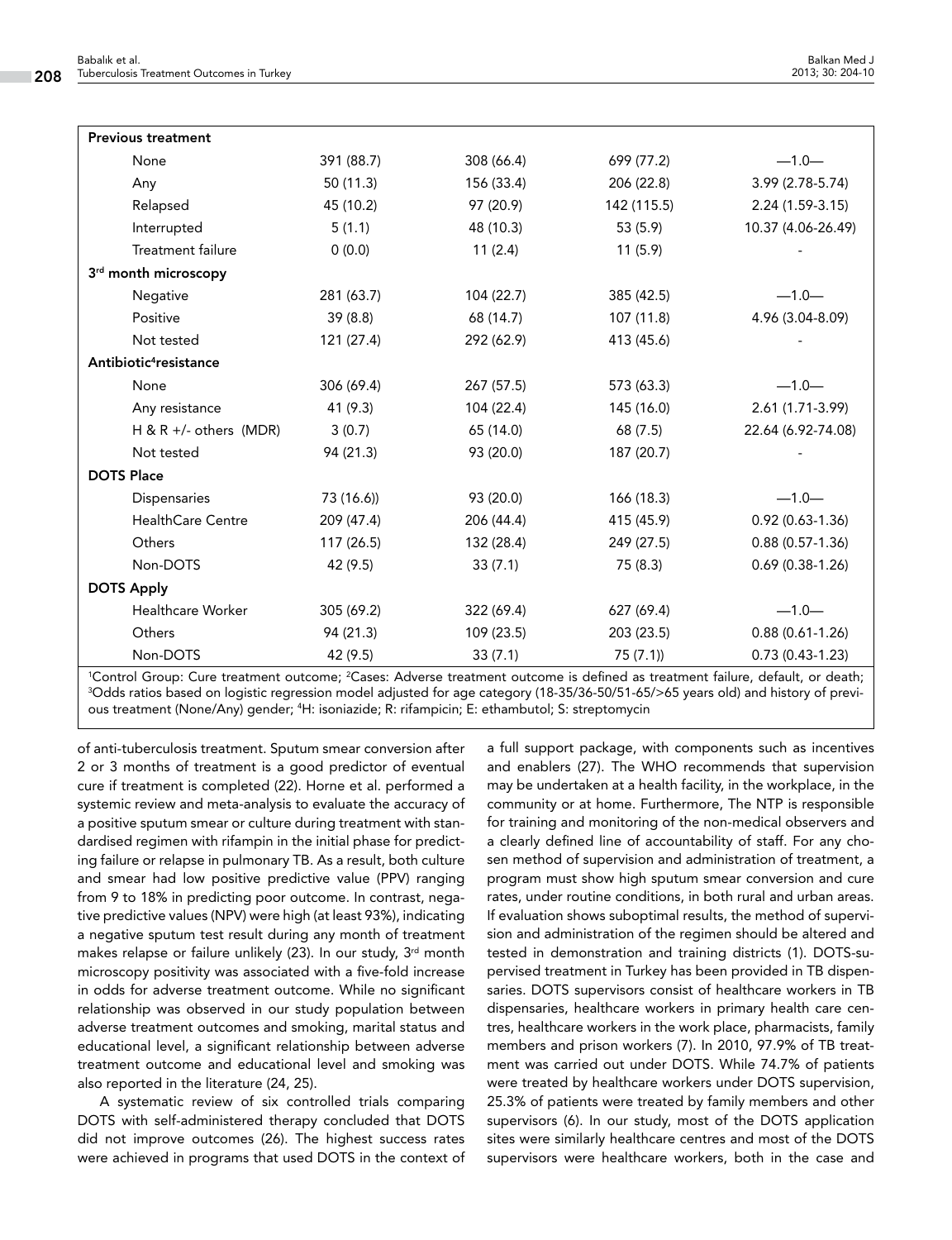control groups. There was no significant association between the type of application site and the supervisor of DOTS delivery and the adverse treatment outcome, which indicated the similar quality of DOTS application and supervision.

Nevertheless, high success rates in Turkey have been suggested to be likely due to the expansion of DOTS in 2006 and aggressive case follow-up, as shown by consistent reductions in treatment default by 5.7% in 2005, 4.7% in 2006, 4.0% in 2007 and 3.2% in 2008, and the reduction in adverse treatment outcome by 19.2% between 1998 and 2000 in Istanbul (28).

Achievement of the global targets depends on the ability of countries to accelerate coverage of the population with DOTS, whilst sustaining high cure rates, and the ability of Tuberculosis programs to increase case detection, through the provision of effective services, social mobilisation, and involvement of the private sector. In this regard, our findings show the compatibility with the increasing success rate of TB treatment outcome in Turkey.

However, retrospective design seems to be the major limitation of the present study, since we could only review DOTS supervisors monitoring records in a retrospective manner. Obviously, to evaluate the DOTS quality, prospective studies are necessary.

In conclusion, our findings indicate the similar quality in DOTS application and supervision among patients with or without adverse treatment outcome. However, patients with certain characteristics compatible with being a significant determinant of adverse treatment outcome, such as older age, co-morbid disorder, extensive radiologic disease, previous treatment history, 3<sup>rd</sup> month microscopy positivity and drug resistance, should be carefully monitored and aggressively treated.

*Ethics Committee Approval: Ethics committee approval was received for this study.*

*Informed Consent: Written informed consent was obtained from patients who participated in this study.*

## *Peer-review: Externally peer-reviewed.*

*Author contributions: Concept - A.B.; Design - A.B., Z.K.; Supervision - A.B., Z.K.; Resource - Ş.K., S.G.; Materials - A.B., Ş.K.; Data Collection&/or Processing - A.B., Ş.K., S.G.; Analysis&/or Interpretation - A.B.; Literature Search - A.B., Ş.K.; Writing - A.B., Z.K.; Critical Reviews - A.B., Z.K.*

*Acknowledgements: The authors thank the American Thoracic Society and Turkish Thoracic Society for their sponsorship of the Methods in Epidemiology, Clinical, and Outcomes Research (ME-COR) course and Stephen A. McCurdy, MD MPH who is from MECOR faculty, during which this study was conceived and developed. We also thank the patients and staff involved with the Istanbul TB programme.* 

*Conflict of Interest: No conflict of interest was declared by the authors.* 

*Financial Disclosure: No financial disclosure was declared by the authors.*

# References

1. World Health Organization. Treatment of Tuberculosis: Guidelines. 4th ed. WHO/HTM/TB/2009.420. Geneva, Switzerland: WHO, 2009.

- 2. World Health Organization. Forty-fourth World Health Assembly, resolutions and decisions. Resolution WHA 44.8. WHA44/1991/ REC/1. Geneva, Switzerland: WHO, 1991.
- 3. Kumaresan J, Heitkamp P, Smith I, Billo N. Global Partnership to Stop TB: a model of an effective public health partnership. Int J Tuberc Lung Dis 2004;8:120-9.
- 4. World Health Organization. Global Tuberculosis Control: The burden of disease caused by TB. WHO/HTM/TB/2011.16. Geneva, Switzerland: WHO, 2011.
- 5. Dye C Garnett GP, Sleeman K, Williams BG. Prospects for worldwide tuberculosis control under the WHO DOTS strategy. Lancet 1998;352:1886-91. [[CrossRef](http://dx.doi.org/10.1016/S0140-6736(98)03199-7)]
- 6. Bozkurt H, Türkkanı MH, Musaonbaşıoğlu S, Yıldırım A, Baykal F. Fight against tuberculosis 2011 report of Turkey. Ankara, Ministry of Health of Turkey Republic; 2011.
- 7. Akdağ R, Tosun N, Erkoç Y, Bozgan T, Bozkurt H. Diagnosis and treatment of tuberculosis. Ankara, Ministry of Health of Turkey Republic; 2011.q
- 8. Lefebvre N, Falzon D. Risk factors for death among tuberculosis cases: analysis of European surveillance data. Eur Respir J 2008;31:1256-60. [\[CrossRef\]](http://dx.doi.org/10.1183/09031936.00131107)
- 9. Nájera-Ortiz JC, Sánchez-Pérez HJ, Ochoa-Díaz H, Arana-Cedeño M, Lezama MS, Mateo MM. Demographic, health services and socio-economic factors associated with pulmonary tuberculosis mortality in Los Altos Region of Chiapas, Mexico. Int J Epidemiol 2008;37:786-95.
- 10. Vasankari T, Holmström P, Ollgren J, Liippo K, Ruutu P. Treatment outcome of extra-pulmonary tuberculosis in Finland: a cohort study. BMC Public Health 2010;10:399. [\[CrossRef\]](http://dx.doi.org/10.1186/1471-2458-10-399)
- 11. Farah MG, Tverdal A, Steen TW, Heldal E, Brantsaeter AB, Bjune G. Treatment outcome of new culture positive pulmonary tuber-culosis in Norway. BMC Public Health 2005;5:14. [\[CrossRef\]](http://dx.doi.org/10.1186/1471-2458-5-14)
- 12. Faustini A, Hall AJ, Perucci CA. Tuberculosis treatment outcomes in Europe: a systematic review. Eur Respir J 2005;26:503-10. [\[CrossRef](http://dx.doi.org/10.1183/09031936.05.00103504)]
- 13. Baussano I, Pivetta E, Vizzini L, Abbona F, Bugiani M. Predicting tuberculosis treatment outcome in a low-incidence area. Int J Tuberc Lung Dis 2008;12:1441-8.
- 14. Talay F, Kumbetli S, Altin S. Factors associated with treatment success for tuberculosis patients: a single center's experience in Turkey. Jpn J Infect Dis 2008;61:25-30.
- 15. Vasankari T, Holmström P, Ollgren J, Liippo K, Kokki M, Ruutu P. Risk factors for poor tuberculosis treatment outcome in Finland: a cohort study. BMC Public Health 2007;7:291. [[CrossRef\]](http://dx.doi.org/10.1186/1471-2458-7-291)
- 16. N. Bock. What is the significance of default (treatment interruption) in the treatment of tuberculosis? Toman's Tuberculosis Case detection, treatment, and monitoring questions and answers Edited by T. Frieden
- 17. Borgdorff MW, Nagelkerke NJ, Dye C, Nunn P. Gender and tuberculosis: a comparison of prevalence surveys with notification data to explore sex differences in case detection. Int J Tuberc Lung Dis 2000;4:123-32.
- 18. Kapella BK, Anuwatnonthakate A, Komsakorn S, Moolphate S, Charusuntonsri P, Limsomboon P, et al. Directly observed treatment is associated with reduced default among foreign tuberculosis patients in Thailand. Int J Tuberc Lung Dis 2009;13:232-7.
- 19. Caylà JA, Rodrigo T, Ruiz-Manzano J, Caminero JA, Vidal R, García JM, et al. Tuberculosis treatment adherence and fatality in Spain. Respir Res 2009;10:121. [[CrossRef\]](http://dx.doi.org/10.1186/1465-9921-10-121)
- 20. Indicators for Program Outcomes. Compendium of Indicators for Monitoring and Evaluating National Tuberculosis Programs WHO/HTM/TB/2004.344
- 21. Mak A, Thomas A, Del Granado M, Zaleskis R, Mouzafarova N, Menzies D. Influence of multidrug resistance on tuberculosis